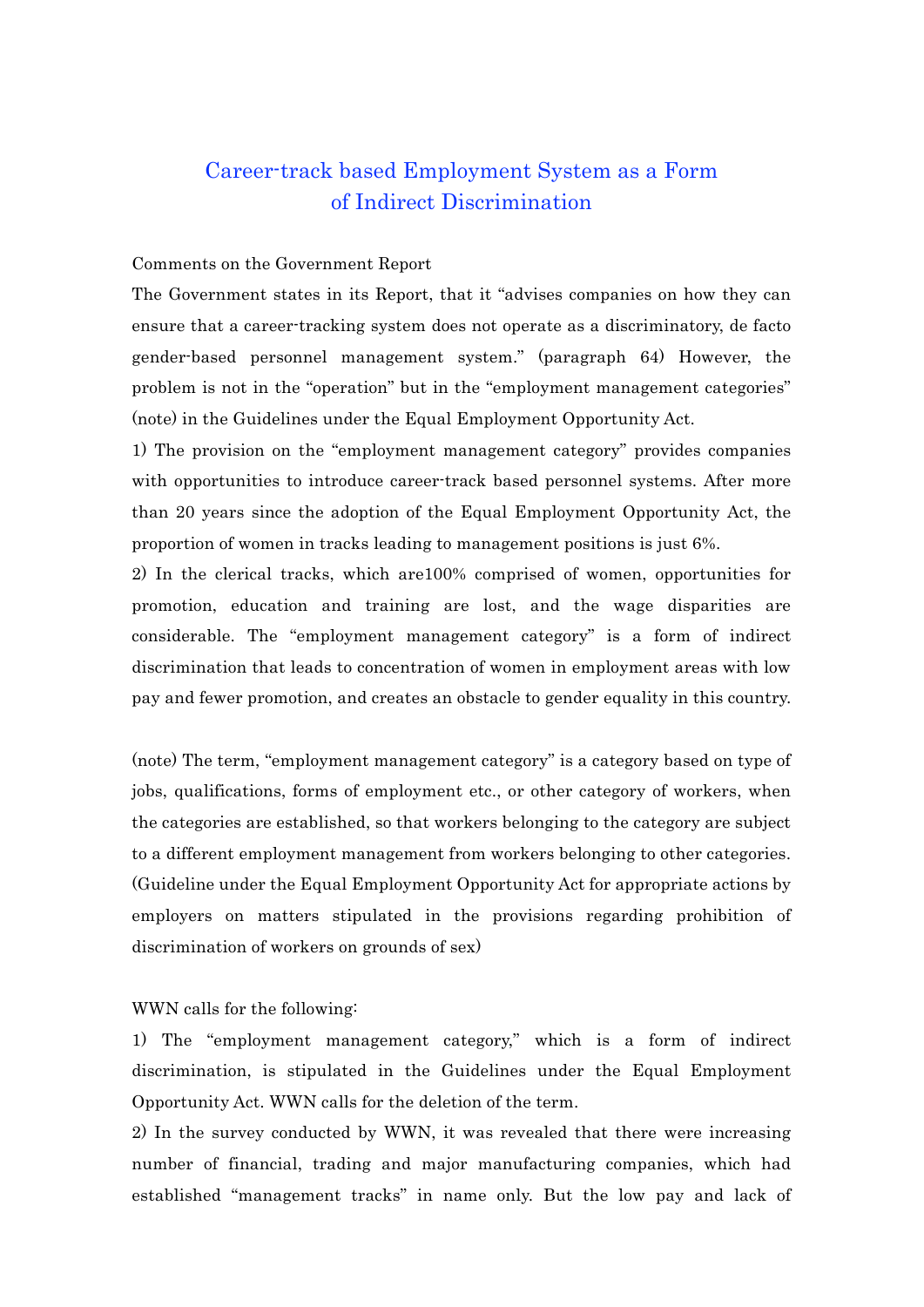promotion opportunities remain the same. WWN emphasizes the need to understand the situation of "invisulalisation" of the career-track based system. 3) WWN calls for the need to understand the number of companies, which has introduced the career-track based system, and other statistics, such as the proportion of women in the tracks leading to management positions.

## Chart 1

Comparison between the Equal Employment Opportunity Act and its Guideline

| Equal Employment Opportunity Act       | Guideline under the Act                   |  |
|----------------------------------------|-------------------------------------------|--|
| Article 5<br>prohibits discriminatory  | On matters related to Article<br>5,       |  |
| treatment in recruitment and hiring on | exclusion from <u>a single employment</u> |  |
| grounds of sex.                        | management category of either men or      |  |
|                                        | women in recruitment and hiring is        |  |
|                                        | prohibited.                               |  |
| Article 6<br>prohibits discriminatory  | On matters related to Article<br>- 6.     |  |
| treatment in assignment, promotion,    | exclusion of men and women within a       |  |
| demotion, education and training on    | single employment<br>management           |  |
| grounds of sex.                        | category from promotion to a particular   |  |
|                                        | position is prohibited.                   |  |
|                                        |                                           |  |

# Chart 2

(Note 1)

Companies implementing career-track based systems (based on the size of company):

2003 (data from Ministry of Health, Labour and Welfare)

| Companies with 5,000 employees or more | 46.7% |
|----------------------------------------|-------|
| Companies with 1,000-4,999 employees   | 38.1% |
| Companies with 300-999 employees       | 23%   |
| Companies with 100-299 employees       | 13.7% |
| Companies with 30-99 employees         | 5.9%  |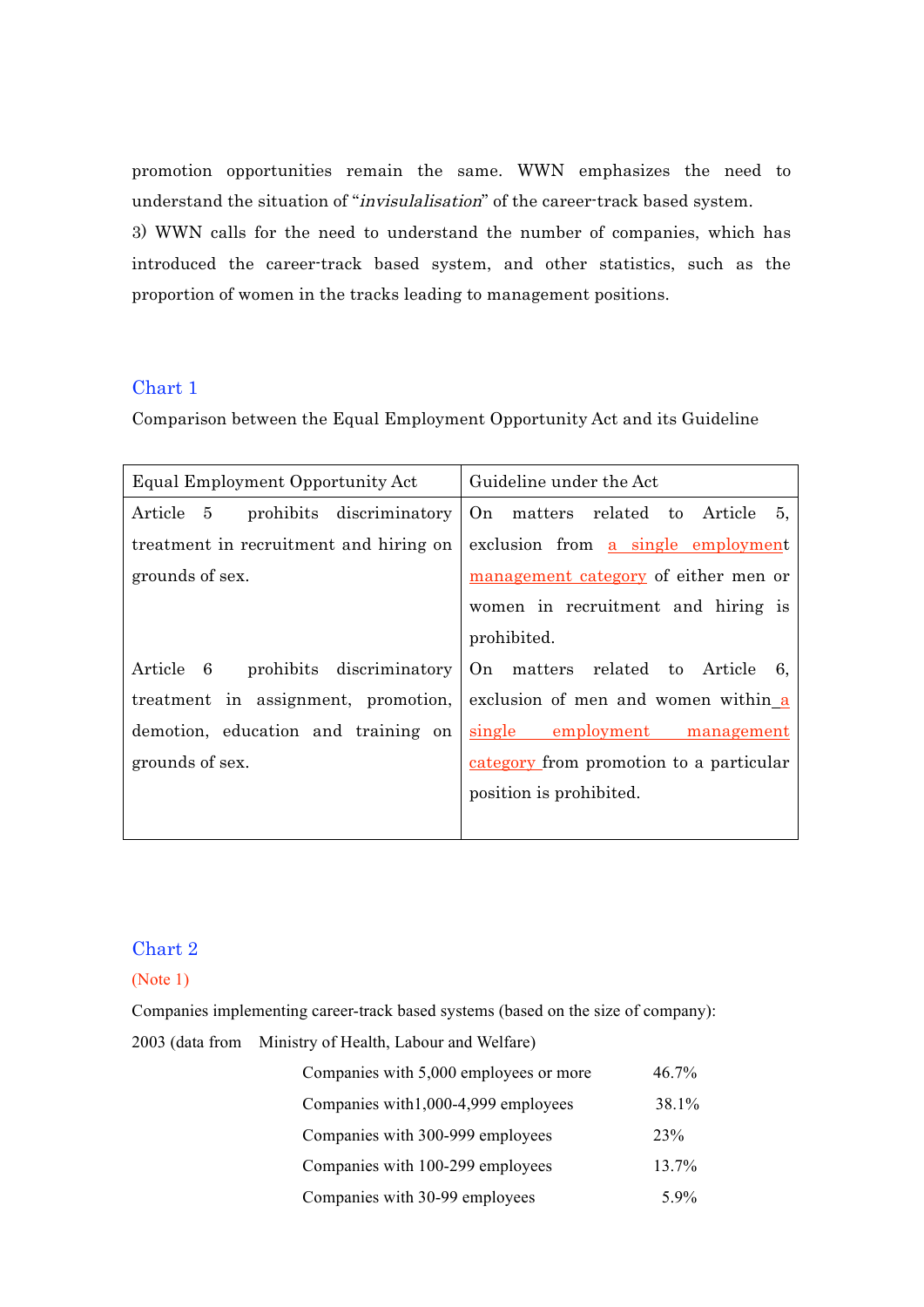## (Note 2)

Ratio of women in main career tracks 2005 (Japan Institute of Workers' Evolution)

| Companies with 5,000 employees or more | $2.1\%$ |
|----------------------------------------|---------|
| Companies with 1,000-4,999 employees   | $3.6\%$ |
| Companies with 300-999 employees       | $5.0\%$ |

## (Note 3)

Women's wages and promotion are limited because of indirectly discriminatory track based system